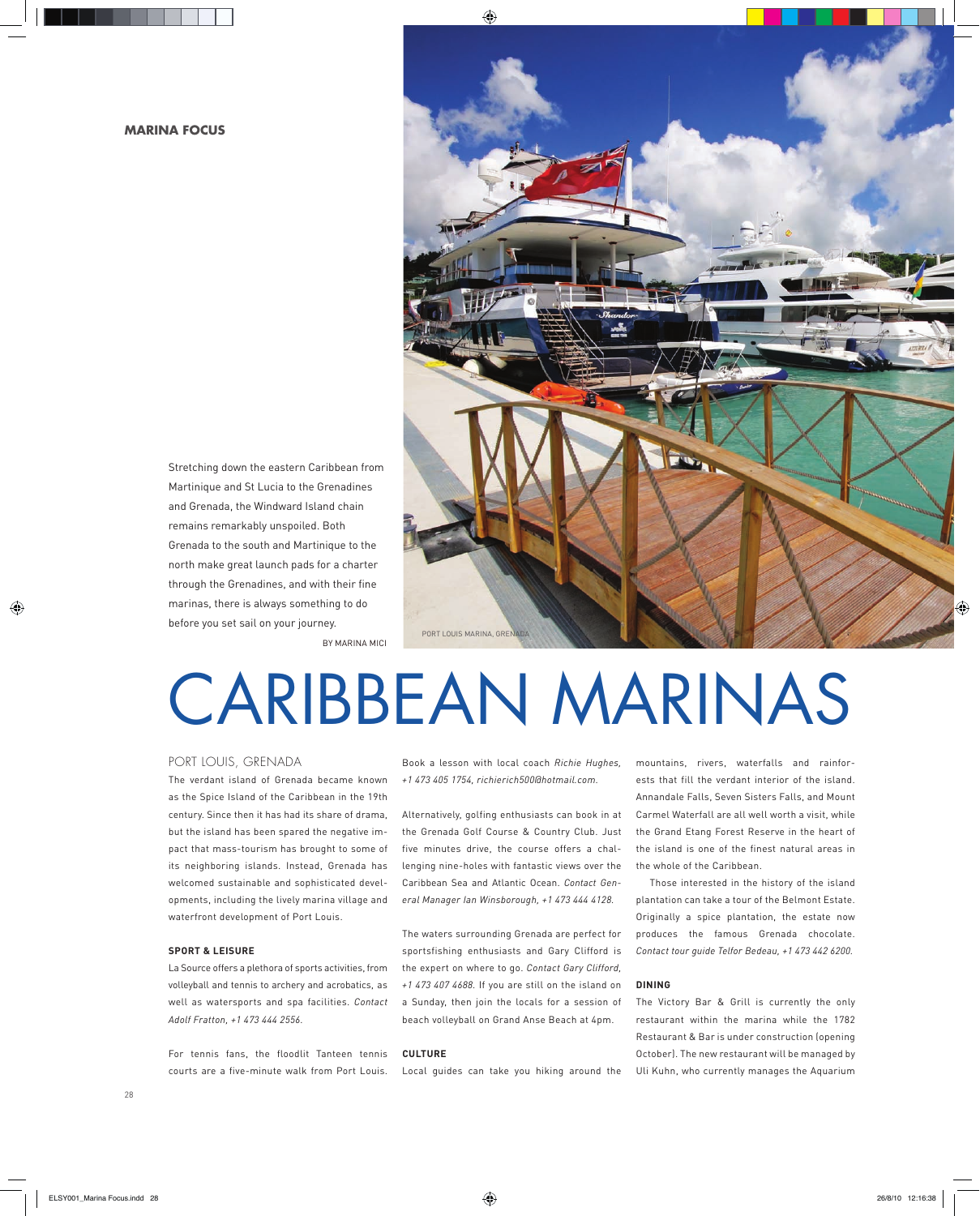

– the island's best-known restaurant. Sunday afternoon at the Aquarium Restaurant is the place to be for a barbecue accompanied by live reggae and calypso right on the water's edge. *Contact Manager Uli Kuhn, +1 473 444 1410.*

For the best local food, BB's Crabback is just a short tender ride across the lagoon - a fantastic setting amid the Georgian architecture of the Carenage in the capital of St George. *Contact Restaurant Manager Brian, +1 473 538 0955.* 

The La Luna Resort & Spa is where you will find Italian cuisine served in the Tahitian-styled restaurant. Spend the day at the pool and spa, or simply book in for dinner. *Contact Karen Brizan, +1 473 439 0001*. The neighboring Beach House is another great option with a fantastic menu. *Contact Stanley Minors, +1 473 444 4455.*

For those looking for a relaxed affair with dinner and drinks, Grand Anse serves up a couple of venues. Start off in Carib Sushi before moving on to La Tortuga Wine Bar.



#### **AFTER DARK**

The island has several bars and nightclubs where you can join in the spirit of local life. Most are located just a short hop from the marina – try the Bananas Nightclub for local rum and reggae or Karma on the Carenage. Sea Port across the lagoon has live bands on a Sunday night (and karaoke on a Saturday).

#### **GENERAL INFORMATION**

Port Louis currently operates 30 berths for superyachts above 98'/30m and an additional 129 berths for yachts under 98'/30m. South of the hurricane belt, berths are available for visiting yachts, seasonal rental, annual berth holders, and on a 30-year term. Grenada is

served by international flights direct from Miami, New York and London.

#### **RECOMMENDED**

Snorkeling around Moliniere Bay is a unique experience with an underwater gallery of sculptures, created by Jason Taylor, anchored 15'/4.5m below the surface. This is quite an eerie experience, should you not be forewarned of their presence.

For further information on Port Louis, visit *www.portlouisgrenada.com* or contact *Danny Donelan, +1 473 435 7 432, danny.donelan@ cnportlouismarina.com.*